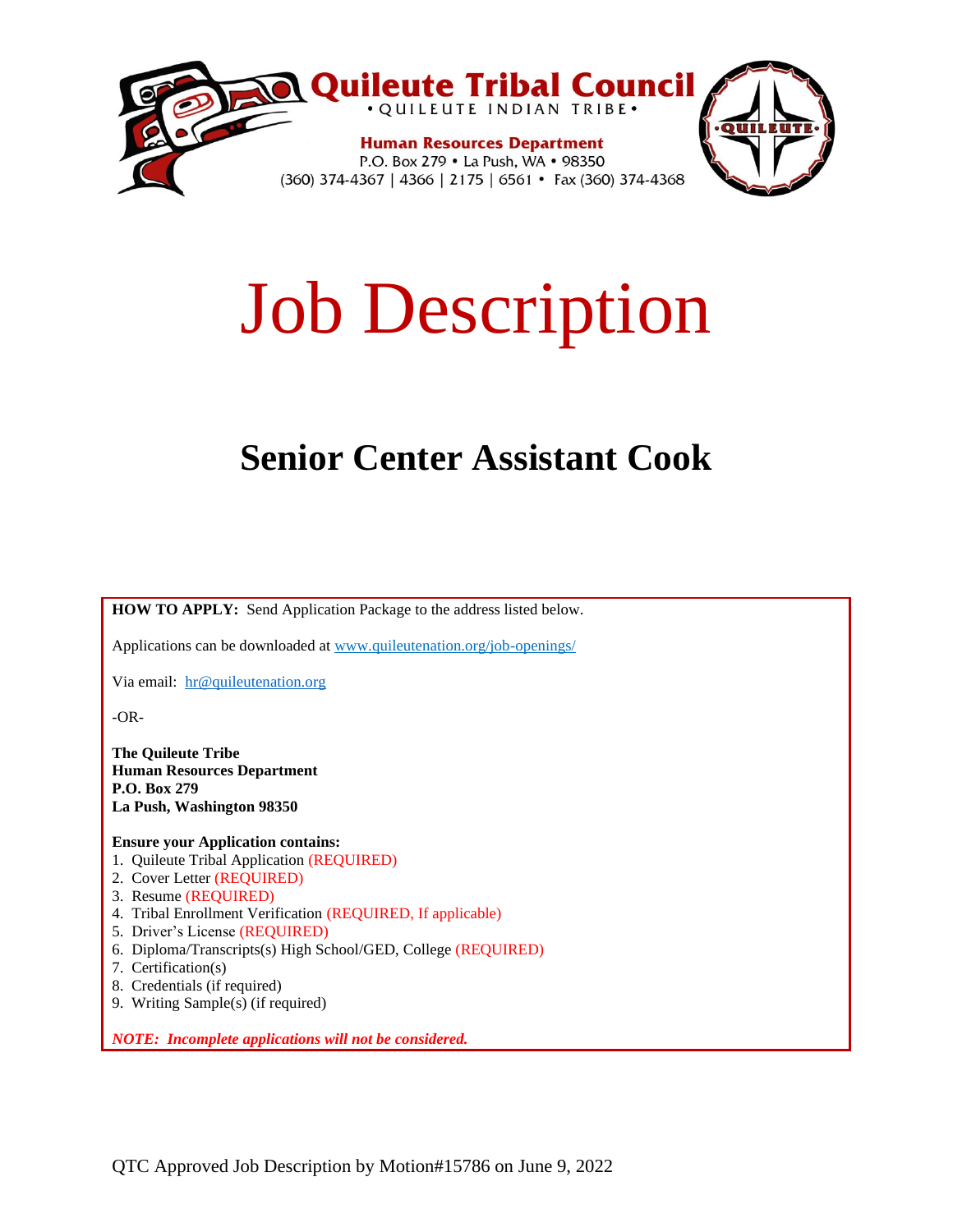Position: **Senior Center Assistant Cook** Supervisor: Senior Program Manager Location: Senior Center Work Info: Full Time: 40 Hrs./Week (M-F) Salary: DOQ/E (\$14.59 - \$15.50; hourly wage)

## **POSITION SUMMARY:**

This is a full-time position assisting the Seniors Program Manager with food services, cultural arts, physical activities, health activities, supportive services and special interest classes and programs.

#### **ESSENTIAL DUTIES AND RESPONSIBILITIES INCLUDE THE FOLLOWING:**

- Assist with preparing food, cleaning, washing dishes, organizing/cleaning storage areas and food delivery
- Assists with development of classes and activities for elders
- Assists with telephone and written correspondence as required by Senior Program Manager
- Establishing and maintaining effective working relationships with supervisors, seniors, Tribal members, agency partners and the public
- Fill in for Senior Program Manager when necessary

### **SKILLS, KNOWLEDGE, AND ABILITIES:**

Ability to communicate effectively, knowledge of Microsoft Office, ability to cook appealing nutritious meals in large quantities.

#### **WORK ENVIRONMENT:**

Kitchen setting and vehicle for performing meal deliveries.

#### **PHYSICAL DEMANDS:**

Ability to regularly lift 40 lbs., stand for long periods of time, sit and bend.

# **SUPERVISORY RESPONSIBILITY:**

None

# **QUALIFICATIONS:**

- High school diploma or GED is required. An associate degree is preferred.
- Must be proficient in Word and Excel programs.
- A minimum of two years' experience working with families in a tribal setting is preferred.
- Must be capable of handling sensitive issues in an unbiased, confidential, and compassionate manner.
- Must have effective verbal and written communication skills, be able to explain complicated information in lay terms and work well with many different personalities and age groups.

QTC Approved Job Description by Motion#15786 on June 9, 2022